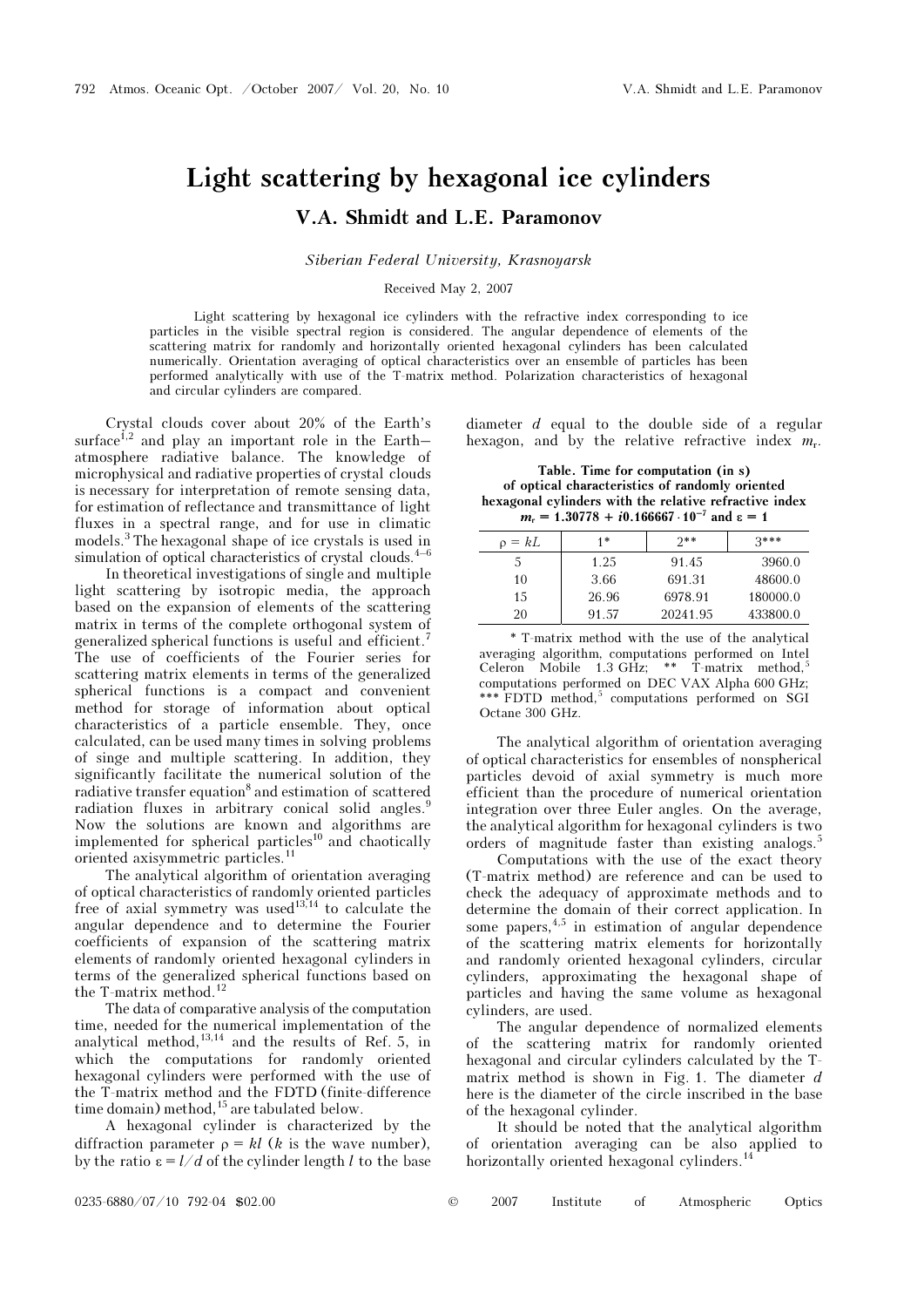Let  $\alpha$ ,  $\beta$ ,  $\gamma$  be the Euler angles characterizing the sequential rotation of the laboratory coordinate system  $(L)$  about the movable coordinate axes Z, Y, Z to the coordinate system  $(P)$  related to the hexagonal cylinder, where Z coincides with the particle axis and passes through the centers of the lower and upper hexagonal bases, while  $X$  is perpendicular to the base side. If the coordinate systems are right-hand, then the incident radiation is directed along the positive axis Z of the laboratory coordinate system.

The angular dependence of the scattering matrix elements for horizontally oriented hexagonal and circular cylinders is shown in Fig. 2 for the following orientation distribution density functions:

$$
p(\alpha, \beta, \gamma) = \frac{1}{2\pi} \delta \left( \cos \beta - \cos \frac{\pi}{2} \right) \delta(\gamma - \gamma_0), \quad (1)
$$

$$
p(\alpha, \beta, \gamma) = \frac{1}{4\pi^2} \delta \left( \cos \beta - \cos \frac{\pi}{2} \right),
$$
 (2)

where  $\delta$  is the Dirac delta. The particle axis makes an angle of 90° with the direction of the incident radiation, and the orientation of the particle axis in the horizontal plane has the uniform distribution, that is, density functions (1) and (2) are independent of α. The orientation of the hexagonal cylinder determined by the rotation about the particle axis is described by  $\gamma_0$ . The independence of the density function (2) of  $\gamma$  means the uniform distribution over γ. The area of projection of the hexagonal cylinder on the plane perpendicular to the direction of the incident wave is maximal at  $\gamma_0 = 0$  and minimal at  $\gamma_0 = \pi/6$ .



Fig. 1. Angular dependence of the scattering matrix normalized elements of randomly oriented prolate hexagonal (1) and circular (2) cylinders of the same volume:  $logF_{11}(a)$ ,  $F_{12}(b)$ ,  $F_{22}(c)$ ,  $F_{33}(d)$ ,  $F_{34}(e)$ ,  $F_{44}(f)$ ;  $\rho = 20$ ;  $\varepsilon = 2$ ;  $m_r = 1.313$ .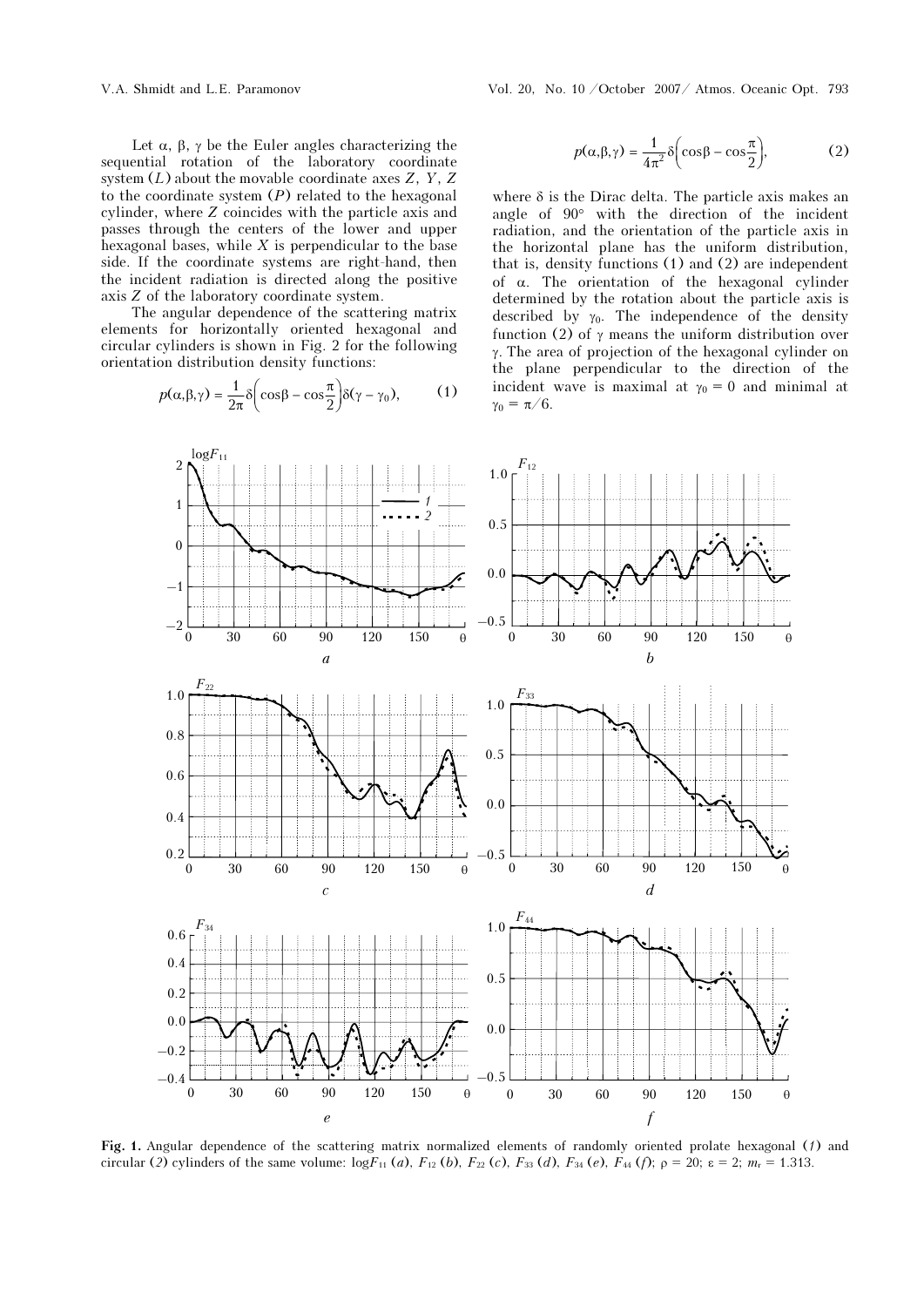

Fig. 2. The same as in Fig. 1, but for horizontally oriented hexagonal cylinders with the orientation distribution (1):  $\gamma_0 = 0$  (1),  $\gamma_0 = \pi/6$  (2); for hexagonal (3) and circular (4) cylinders with the orientation distribution (2).

For horizontally oriented circular cylinders, the application of the density functions (1) and (2) gives the same result, since the orientation of a circular cylinder in space is independent of γ.

In conclusion, it should be noted that the results of Refs. 13 and 14 are the logical continuation and generalization of the results of Refs. 10 and 11 to the case of ensembles of particles devoid of axial symmetry. The numerical implementation of the analytical algorithm has shown that in some cases the polarization characteristics of randomly oriented hexagonal cylinders can be estimated with the aid of circular cylinders of the same volume. For horizontally oriented hexagonal cylinders, there are significant variations in the dependence on  $\gamma_0$  in the backscattering region for the scattering matrix elements  $F_{22}$ ,  $F_{33}$ ,  $F_{44}$ .

## Acknowledgments

This work was supported in part by the Russian Foundation for Basic Research (Grant No. 07–05– 00734a).